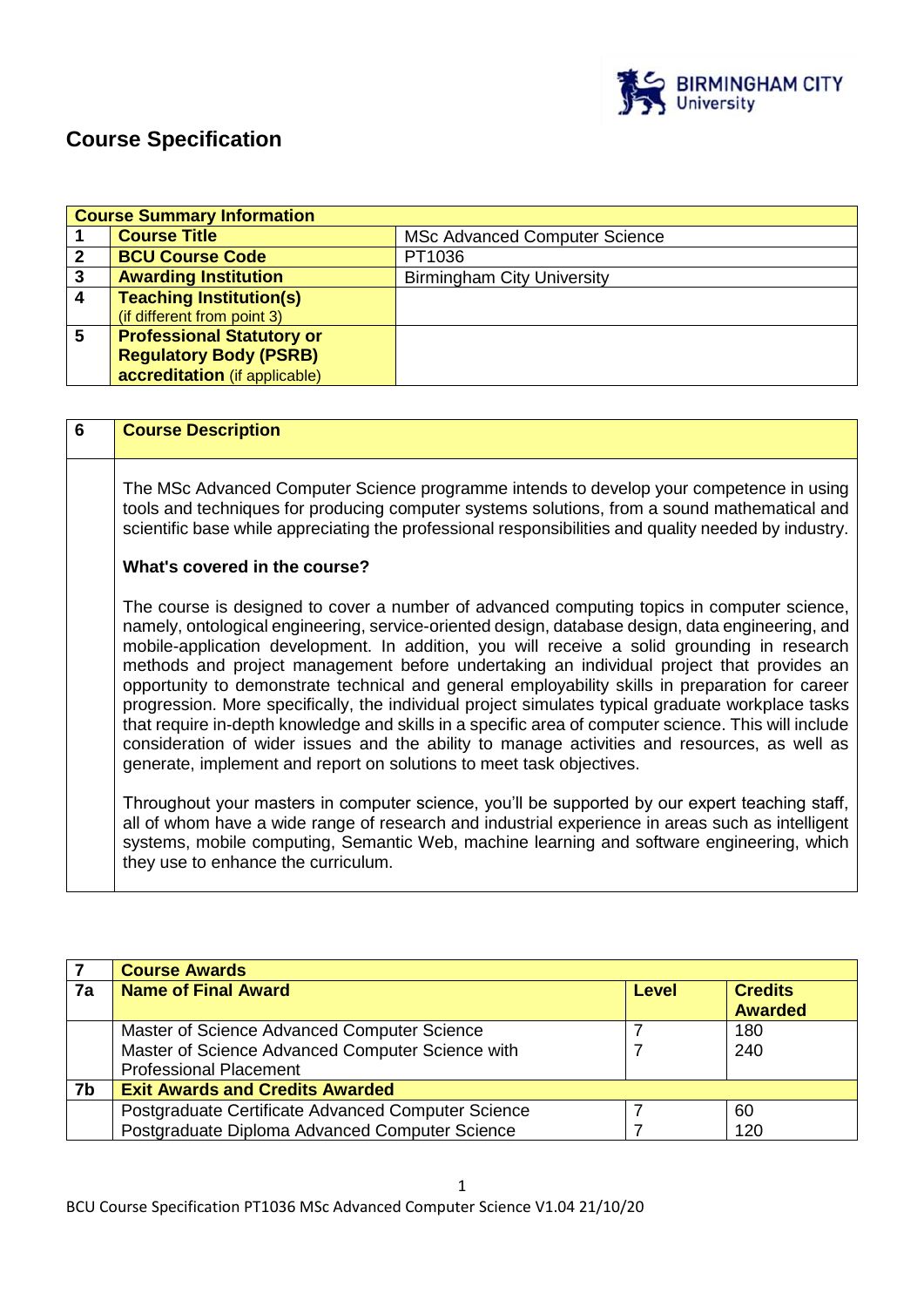

| Derogation from the University Regulations |
|--------------------------------------------|
| Not applicable                             |
|                                            |

| 9                                                     | <b>Delivery Patterns</b>                |                          |         |
|-------------------------------------------------------|-----------------------------------------|--------------------------|---------|
| <b>Mode(s) of Study</b>                               | <b>Location(s) of Study</b>             | <b>Duration of Study</b> | Code(s) |
| <b>Full Time September</b>                            | <b>City Centre</b>                      | 12 months                | PT1036  |
| <b>Full Time January</b>                              | <b>City Centre</b>                      | 12 months                | PT1036  |
| Part Time September                                   | <b>City Centre</b>                      | 20 months                | PT1155  |
| Part Time January                                     | <b>City Centre</b>                      | 20 months                | PT1155  |
| Full Time January 'with<br>Professional<br>Placement' | City Centre (and<br>placement provider) | 18 months                | PT1333  |
| Full Time January 'with<br>Professional<br>Placement' | City Centre (and<br>placement provider) | 18 months                | PT1333  |

# **10 Entry Requirements**

The admission requirements for this course are stated on the course page of the BCU website at <https://www.bcu.ac.uk/>.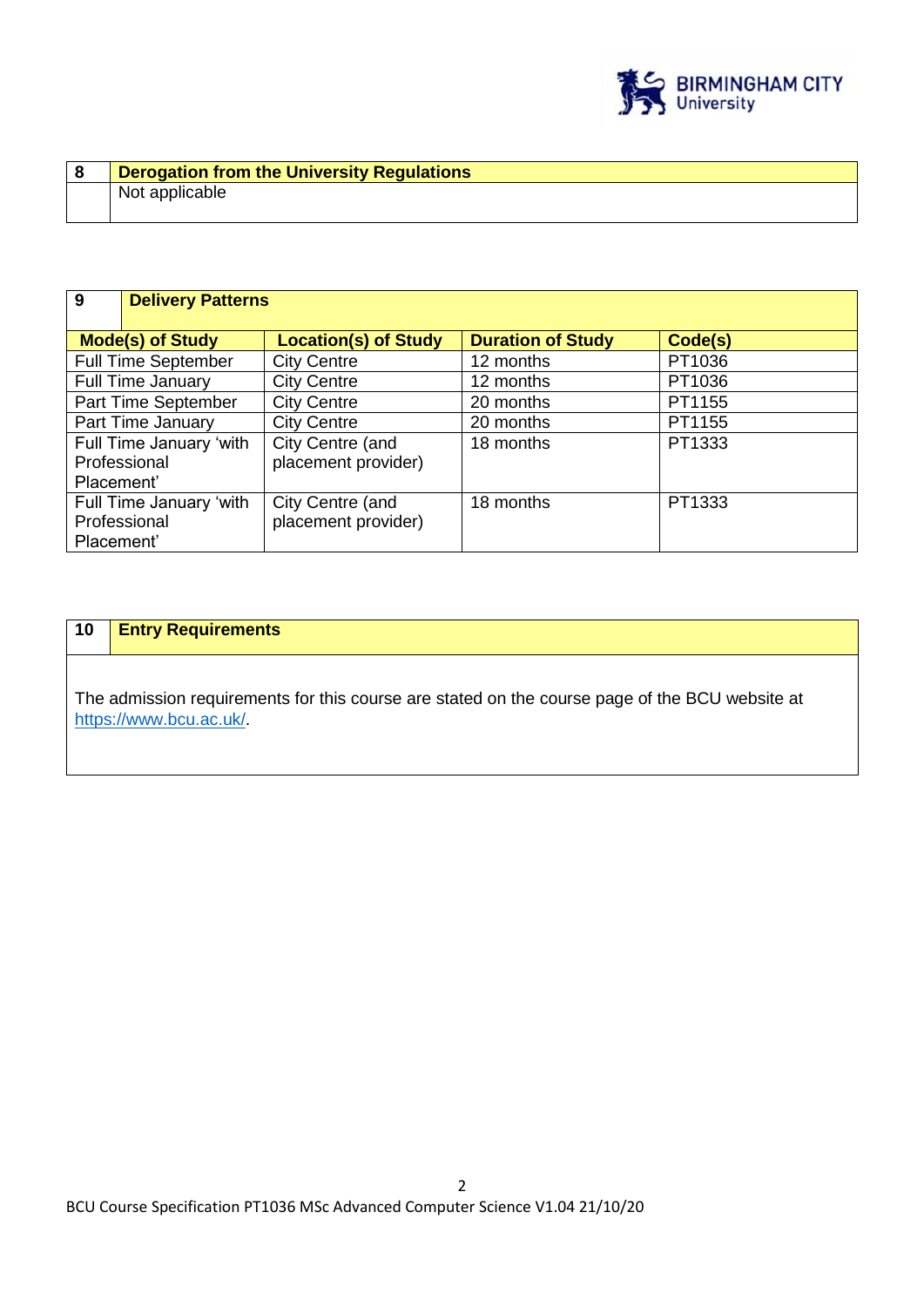

| 11<br><b>Course Learning Outcomes</b> |
|---------------------------------------|
|---------------------------------------|

|                                          | <b>Knowledge and Understanding</b>                                                                                                                                                     |  |  |  |  |
|------------------------------------------|----------------------------------------------------------------------------------------------------------------------------------------------------------------------------------------|--|--|--|--|
|                                          |                                                                                                                                                                                        |  |  |  |  |
| 1                                        | Demonstrate knowledge and understanding of essential facts, concepts, theories and principles<br>of Web, Databases and Mobile computing and research principles; including: high-level |  |  |  |  |
|                                          | programming languages; program design; system development; software design methodologies;<br>web and open systems technologies.                                                        |  |  |  |  |
| $\mathbf{2}$                             | Understand the technical issues in large, complex web and mobile software projects.                                                                                                    |  |  |  |  |
| $\overline{3}$                           | Appreciate the social, environmental, ethical, economic and commercial considerations that<br>impact on the processes of developing computer systems.                                  |  |  |  |  |
| $\overline{\mathbf{4}}$                  | Have an appreciation of advanced web and mobile computer based systems.                                                                                                                |  |  |  |  |
|                                          | <b>Cognitive and Intellectual Skills</b>                                                                                                                                               |  |  |  |  |
| $5\phantom{.0}$                          | Apply the software modelling and design of computer-based systems for the purposes of                                                                                                  |  |  |  |  |
| $6\phantom{1}$                           | comprehension, communication and the understanding of trade-offs.<br>Specify the requirements and practical constraints of computer-based systems (including                           |  |  |  |  |
|                                          | mobile, databases and web software and systems) in their context.                                                                                                                      |  |  |  |  |
| $\overline{7}$                           | Recognise and critically analyse criteria and specifications appropriate to specific problems and                                                                                      |  |  |  |  |
|                                          | plan strategies for their solution.                                                                                                                                                    |  |  |  |  |
| 8                                        | Evaluate systems in terms of general quality attributes and possible trade-offs presented within                                                                                       |  |  |  |  |
|                                          | the given problem the ability to recognise any risks or safety aspects that may be involved in the                                                                                     |  |  |  |  |
|                                          | operation of computing equipment within a given context.                                                                                                                               |  |  |  |  |
| <b>Practical and Professional Skills</b> |                                                                                                                                                                                        |  |  |  |  |
|                                          |                                                                                                                                                                                        |  |  |  |  |
| $\boldsymbol{9}$                         | Specify, design and construct computer based systems (including web and mobile software                                                                                                |  |  |  |  |
|                                          | systems).                                                                                                                                                                              |  |  |  |  |
| 10                                       | Deploy effectively the tools, theories and methodologies used for the construction, design,                                                                                            |  |  |  |  |
|                                          | implementation and documentation of mobile and web systems, with particular emphasis on                                                                                                |  |  |  |  |
|                                          | understanding the whole process involved in the effective deployment of computers to solve                                                                                             |  |  |  |  |
| 11                                       | practical problems.<br>Work as a member of a development team, recognising the different roles within a team and                                                                       |  |  |  |  |
|                                          | different ways of organising teams to a professional competence level.                                                                                                                 |  |  |  |  |
| $\mathbf{12}$                            | Interpret and critically evaluate knowledge, concepts and ideas and/or forms of creative                                                                                               |  |  |  |  |
|                                          | expression, to deliver a professional computer based system, using appropriate tools and                                                                                               |  |  |  |  |
|                                          | techniques.                                                                                                                                                                            |  |  |  |  |
|                                          | <b>Key Transferable Skills</b>                                                                                                                                                         |  |  |  |  |
|                                          |                                                                                                                                                                                        |  |  |  |  |
| 13                                       | Use effective information-retrieval skills (including the use of browsers, search engines and                                                                                          |  |  |  |  |
|                                          | journals).                                                                                                                                                                             |  |  |  |  |
| 14                                       | Apply numeracy in both understanding and presenting cases involving a quantitative dimension.                                                                                          |  |  |  |  |
| 15                                       | Appreciate the need for continuing professional development (CPD) in recognition of the need                                                                                           |  |  |  |  |
|                                          | for lifelong learning and career development, including awareness of the rapid rate of change in                                                                                       |  |  |  |  |
|                                          | the IT industry and the need for practitioners continually to update their skills and knowledge.                                                                                       |  |  |  |  |
| 16                                       | Manage learning and self-development, including time management and the development of                                                                                                 |  |  |  |  |
|                                          | organisational skills.                                                                                                                                                                 |  |  |  |  |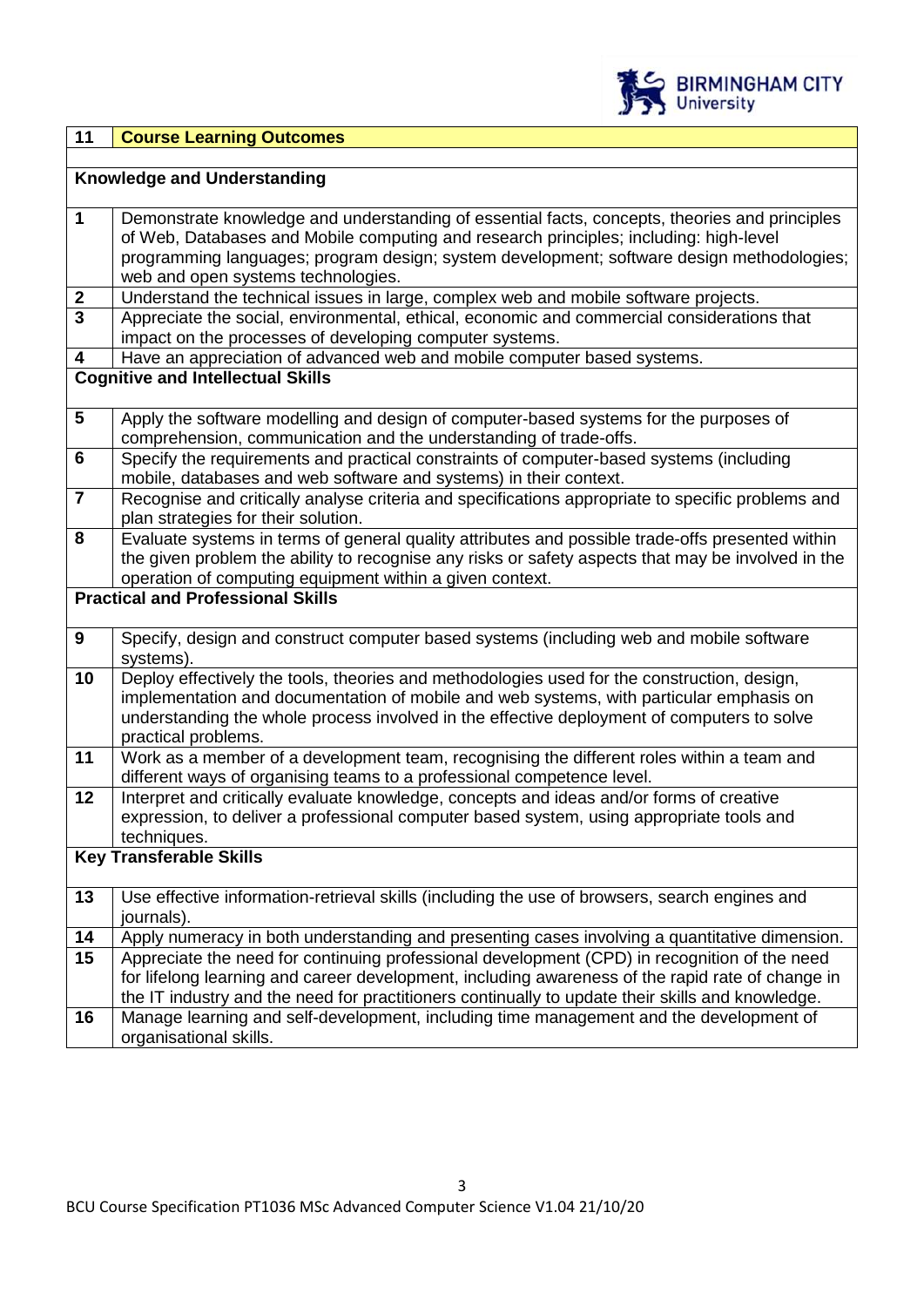

### **12 Course Requirements**

#### **12a Level 7:**

*In order to complete this course a student must successfully complete all the following CORE modules (totalling 180 credits):*

| <b>Module Code</b> | <b>Module Name</b>                             | <b>Credit Value</b> |
|--------------------|------------------------------------------------|---------------------|
|                    |                                                |                     |
| <b>CMP7163</b>     | <b>Advanced Mobile Computing</b>               | <b>20</b>           |
| <b>CMP7174</b>     | <b>Service Oriented Architecture</b>           | 20                  |
| <b>CMP7214</b>     | <b>Advanced Databases</b>                      | 20                  |
| <b>CMP7161</b>     | <b>Advanced Data Science</b>                   | <b>20</b>           |
| <b>CMP7173</b>     | Semantic Web and Knowledge Engineering         | <b>20</b>           |
| <b>CMP7158</b>     | <b>Research Methods and Project Management</b> | 20                  |
| <b>CMP7200</b>     | Individual Master's Project                    | 60                  |

**Level 6:**

**In order to qualify for the award of MSc Advanced Computer Science with Professional Placement, a student must successfully complete all of the Level 7 modules listed above as well as the following Level 6 module:**

| <b>Module Code</b> | <b>Module Name</b>            | <b>Credit Value</b> |
|--------------------|-------------------------------|---------------------|
| <b>PLA6004</b>     | <b>Professional Placement</b> | 60                  |
|                    |                               |                     |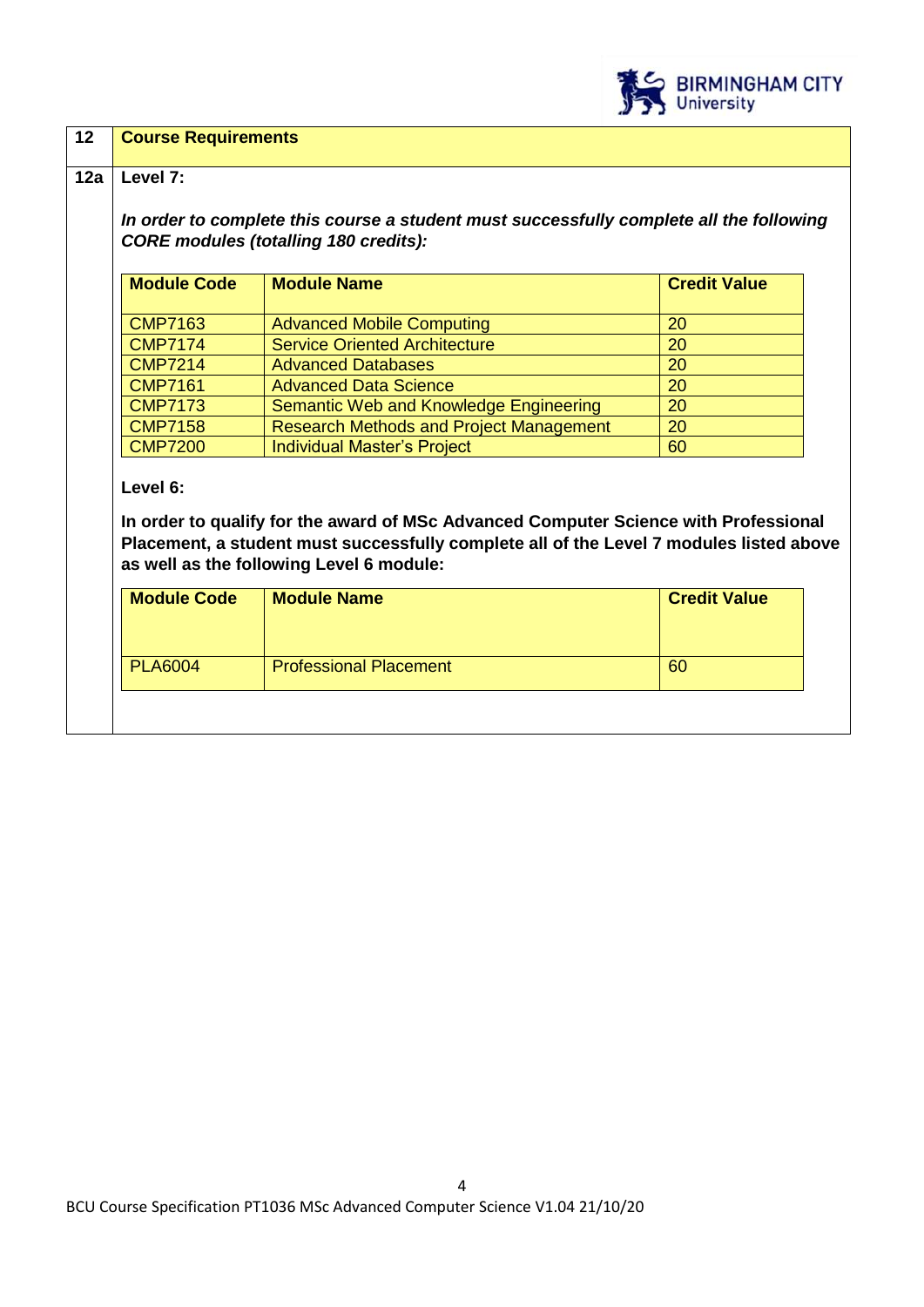

### **12b Structure Diagram**

The modules in the course are worth 20 credits each (except where indicated).

### **September starts**

| Year 1<br>1 <sup>st</sup> Semester<br>$(Sept-Dec)$  | Service-Oriented<br>Architecture            | Advanced<br><b>Databases</b>    | Semantic Web and<br>Knowledge<br>Engineering                |
|-----------------------------------------------------|---------------------------------------------|---------------------------------|-------------------------------------------------------------|
| Year 1<br>2 <sup>nd</sup> Semester<br>$(Jan - May)$ | <b>Advanced Mobile</b><br>Computing         | <b>Advanced Data</b><br>Science | <b>Research Methods</b><br>and<br><b>Project Management</b> |
| Year 1<br>3 <sup>rd</sup> Semester<br>(May-Sept)    | Individual Master's Project<br>(60 credits) |                                 |                                                             |

#### **January starts**

| Year 1<br>1 <sup>st</sup> Semester<br>$(Jan - May)$ | Service-Oriented<br>Architecture            | Advanced<br>Databases           | Semantic Web and<br>Knowledge<br>Engineering                |
|-----------------------------------------------------|---------------------------------------------|---------------------------------|-------------------------------------------------------------|
| Year 1<br>2 <sup>nd</sup> Semester<br>(June - Sept) | Advanced Mobile<br>Computing                | <b>Advanced Data</b><br>Science | <b>Research Methods</b><br>and<br><b>Project Management</b> |
| Year 2<br>1 <sup>st</sup> Semester<br>(Sept - Jan)  | Individual Master's Project<br>(60 credits) |                                 |                                                             |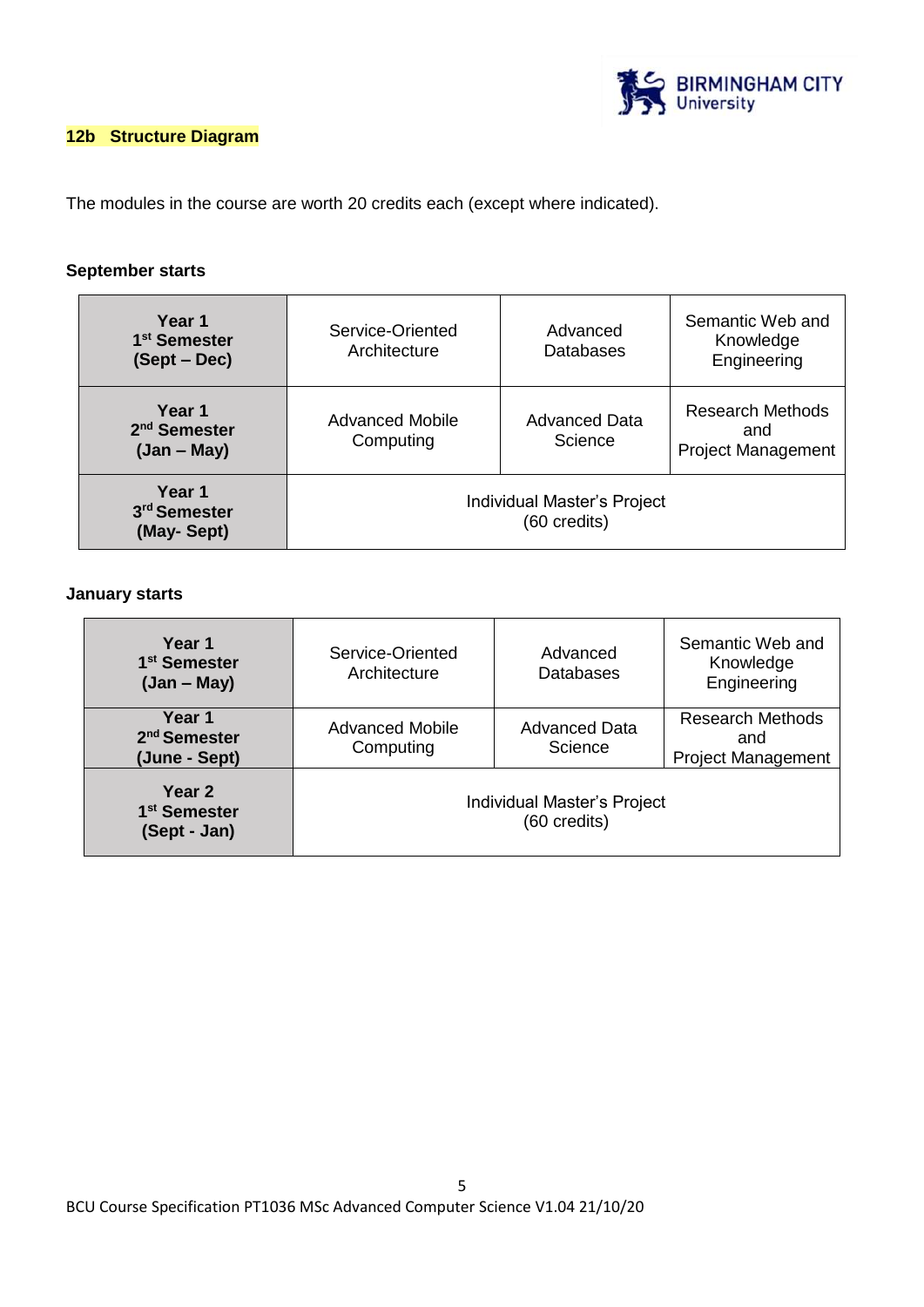

# **Part-time mode (September intake)**

| Year 1                   |                                  |                              |  |
|--------------------------|----------------------------------|------------------------------|--|
| 1 <sup>st</sup> Semester | Service-Oriented Architecture    | <b>Advanced Databases</b>    |  |
| (Sept – Dec)             |                                  |                              |  |
| Year 1                   | <b>Advanced Mobile Computing</b> | <b>Advanced Data Science</b> |  |
| 2 <sup>nd</sup> Semester |                                  |                              |  |
| $(Jan - May)$            |                                  |                              |  |
| Year 2                   | Semantic Web and Knowledge       |                              |  |
| 1 <sup>st</sup> Semester | Engineering                      |                              |  |
| (Sept – Dec)             |                                  |                              |  |
| Year <sub>2</sub>        | Research Methods and             |                              |  |
| 2 <sup>nd</sup> Semester | <b>Project Management</b>        |                              |  |
| $(Jan - May)$            |                                  | Individual Master's Project  |  |
| Year <sub>2</sub>        |                                  | (60 credits)                 |  |
| 3 <sup>rd</sup> Semester |                                  |                              |  |
| (May - Sept)             |                                  |                              |  |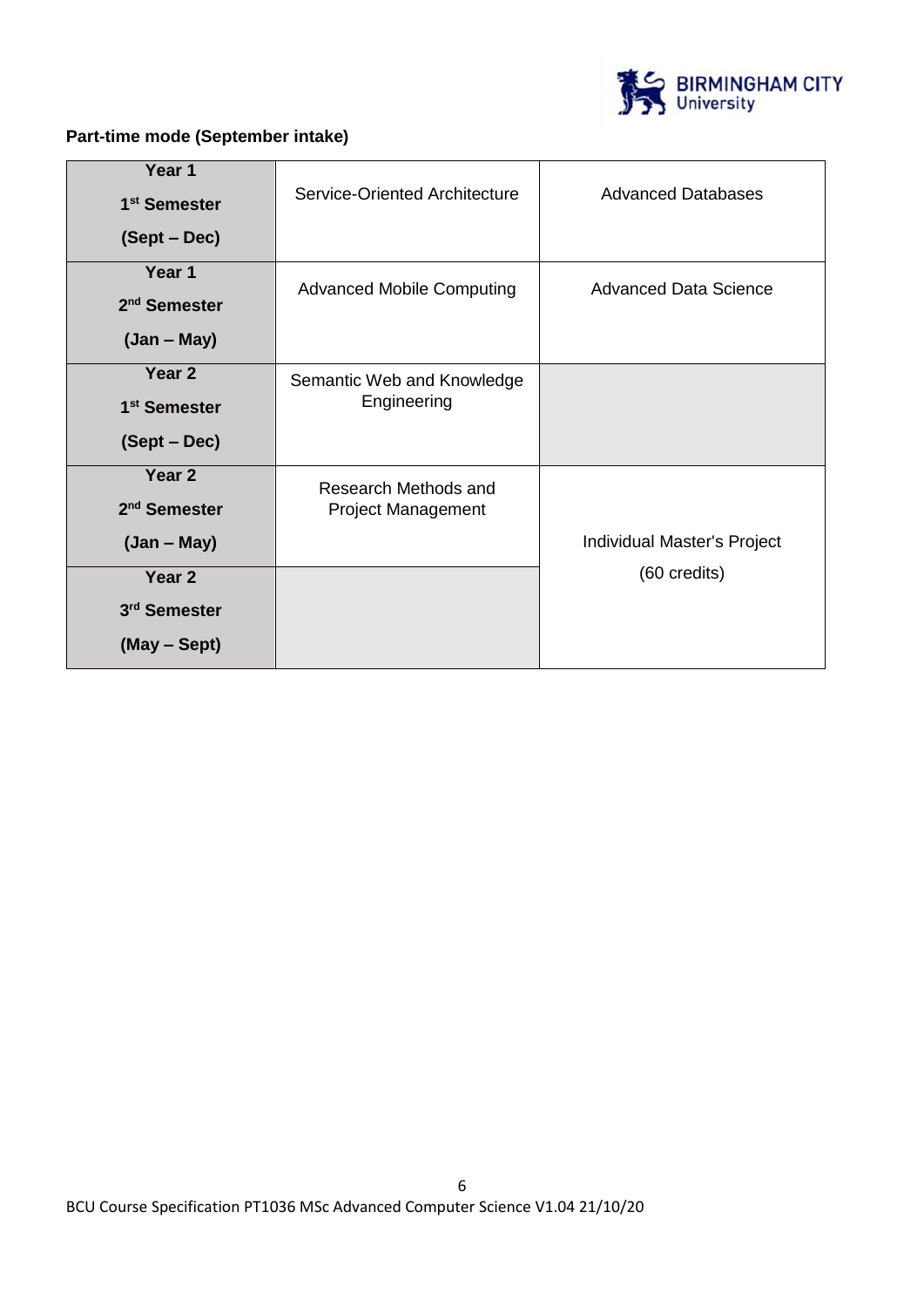

### **Part-time mode (January intake)**

| Year 1                   | <b>Advanced Mobile Computing</b> | Advanced Data Science       |  |
|--------------------------|----------------------------------|-----------------------------|--|
| 1 <sup>st</sup> Semester |                                  |                             |  |
| $(Jan - May)$            |                                  |                             |  |
| Year 1                   | Service-Oriented Architecture    | <b>Advanced Databases</b>   |  |
| 2 <sup>nd</sup> Semester |                                  |                             |  |
| (Sept – Dec)             |                                  |                             |  |
| Year 2                   | Research Methods and             |                             |  |
| 1 <sup>st</sup> Semester | <b>Project Management</b>        |                             |  |
| $(Jan - May)$            |                                  |                             |  |
| Year 2                   | Semantic Web and Knowledge       |                             |  |
| 2 <sup>nd</sup> Semester | Engineering                      |                             |  |
| (Sept – Dec)             |                                  | Individual Master's Project |  |
| Year <sub>3</sub>        |                                  | (60 credits)                |  |
| 1 <sup>st</sup> Semester |                                  |                             |  |
| $(Jan - May)$            |                                  |                             |  |

### **Professional Placement – January start (full time)**

| Year 1<br>1 <sup>st</sup> Semester<br>$(Jan - May)$           | Service-Oriented<br>Architecture            | Advanced<br>Databases    | Semantic Web and<br>Knowledge<br>Engineering                |
|---------------------------------------------------------------|---------------------------------------------|--------------------------|-------------------------------------------------------------|
| Year 1<br>2 <sup>nd</sup> Semester<br>(June - Sept)           | Advanced Mobile<br>Computing                | Advanced Data<br>Science | <b>Research Methods</b><br>and<br><b>Project Management</b> |
| Year <sub>2</sub><br>1 <sup>st</sup> Semester<br>(Sept - Jan) | Individual Master's Project<br>(60 credits) |                          |                                                             |
| Year 2<br>2 <sup>nd</sup> Semester<br>$(Jan - May)$           | Professional Placement (60 credits)         |                          |                                                             |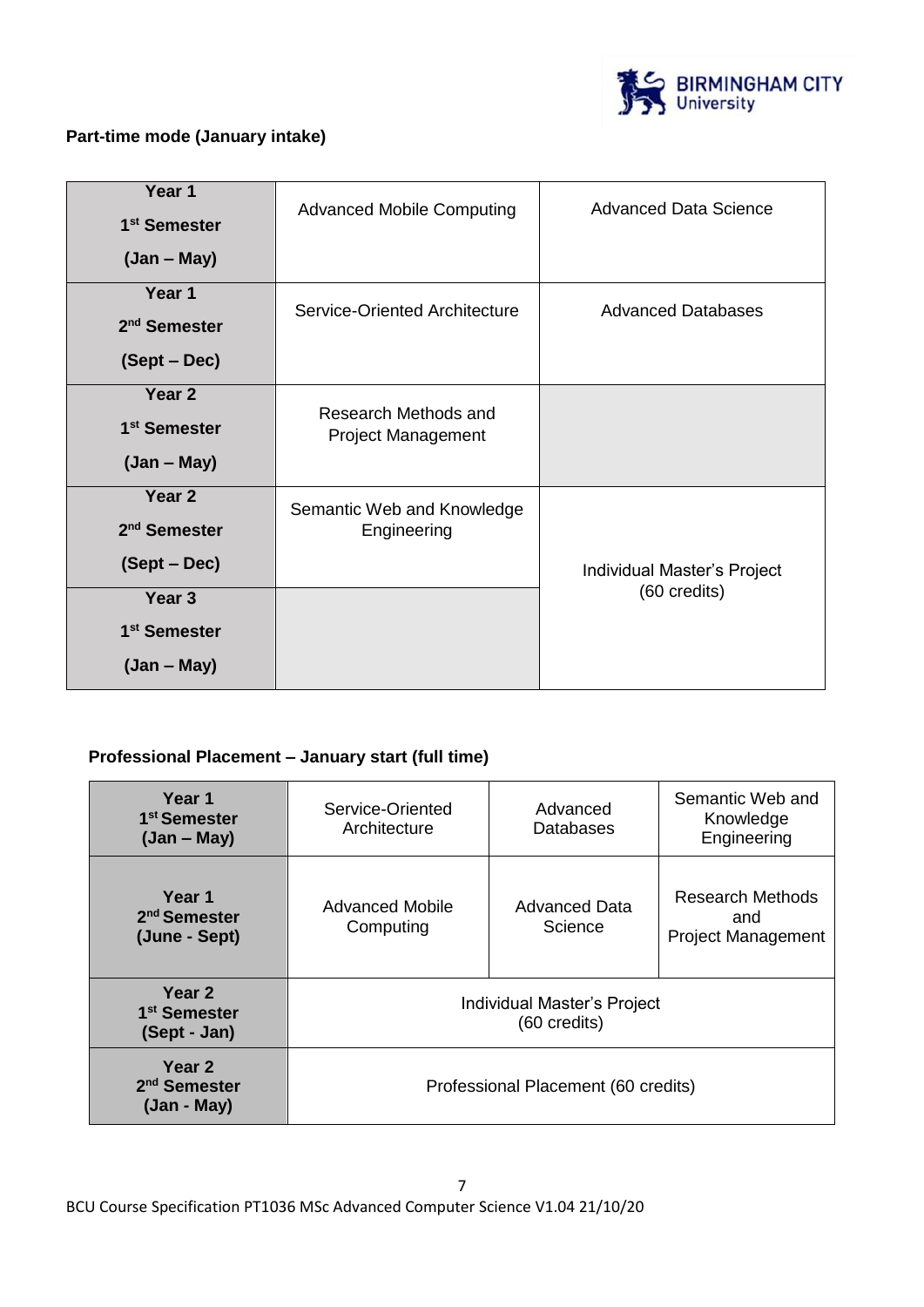

# **Professional Placement – September start (full time)**

| Year 1<br>1 <sup>st</sup> Semester<br>(Sept - Dec)  | Service-Oriented<br>Architecture            | Advanced<br>Databases    | Semantic Web and<br>Knowledge<br>Engineering                |
|-----------------------------------------------------|---------------------------------------------|--------------------------|-------------------------------------------------------------|
| Year 1<br>2 <sup>nd</sup> Semester<br>$(Jan - May)$ | Advanced Mobile<br>Computing                | Advanced Data<br>Science | <b>Research Methods</b><br>and<br><b>Project Management</b> |
| Year 2<br>1 <sup>st</sup> Semester<br>(May - Sept)  | Individual Master's Project<br>(60 credits) |                          |                                                             |
| Year 2<br>2 <sup>nd</sup> Semester<br>(Sept - Jan)  | Professional Placement (60 credits)         |                          |                                                             |